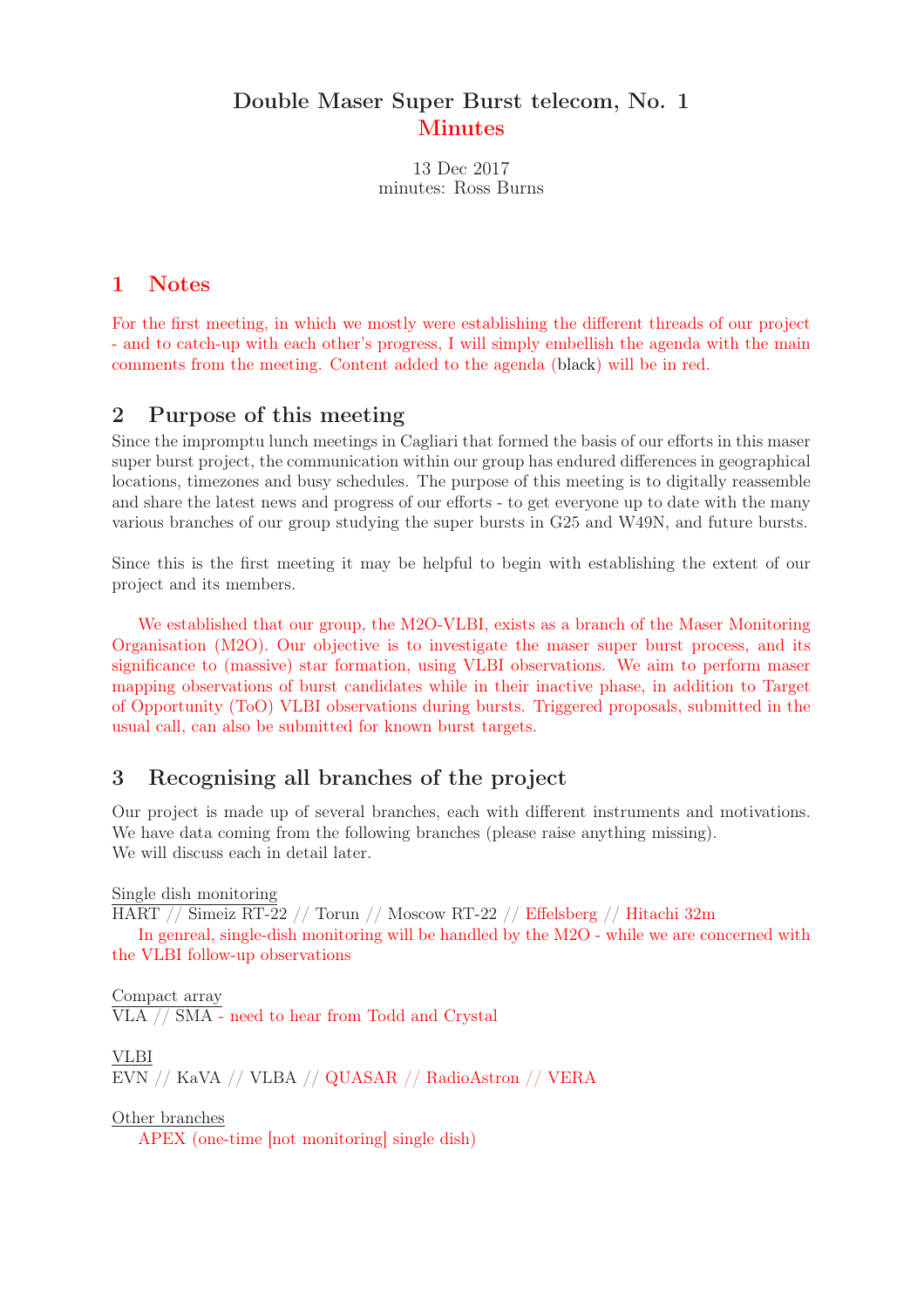## 4 Establishing members of the project

It seems natural to consider everyone cc'd in our "G25.65+1.05 and W49N burst VLBI ToO" mailing list discussion as members.

• A mailing list was established. The team as a whole can be contacted via the mailing list: M2O-VLBI@jive.eu

The following page contains mail archives and membership options for the mailing list: http://mailman.astron.nl/listinfo/m2o-vlbi

Below is a list of current members (at the time of the first meeting), a maintained list is kept on the wiki page (see further below)

Ross Burns - JIVE, Netherlands Huib van Langevelde - JIVE, Netherlands Katherina Immer - JIVE, Netherlands Willem Baan - ASTRON, Netherlands Olga Bayandina - ASC, Russia Irina Val'tts ASC, Russia Nadya Shakhvorostova ASC, Russia Mateusz Olech - Torun, Poland Pawel Wolak - Torun, Poland Anna Bartkiewicz - Torun, Poland Stan Krutz - UNAM, Mexico Gabriele Surcis - OAC, Italy Georgij Rudnitskij - Moscow state U., Russia Gordon MacLeod - HARTRAO, S.Africa

Gabor Orosz - Urumqim China Kee-Tae Kim - KASI, Korea Alexandr Volvach - RALCAO and U. Kiev, Ukraine Busaba Kramer - MPIFR, Germany Alex Kraus - MPIFR, Germany Karl Menten - MPIFR, Germany Jungha Kim - NAOJ, Japan Koichiro Sugiyama - NOAJ, Japan Kazuhito Motogi - Yamaguchi U., Japan Tomoya Hirota NAOJ and SOKENDAI, Japan Crystal Brogan - NRAO, US Todd Hunter - NRAO, US

#### 5 Progress report

Reports from the various branches of the project

Single dish monitoring

- Hart (Gordon)
- RT22 Simeiz (Alexandr)
- Torun (Mateusz/Pawel)
- RT22 Moscow (Georgij Rudnitskij)

Compact array

- VLA  $(Stan/Olga)$
- SMA?
- Other?

VLBI

- EVN (Ross)
- KaVA (Ross/Tomoya)
- VLBA (Gabor)
- Other?

Other branches?

• ???

Reports were collected and are hosted on the wiki page (see further below)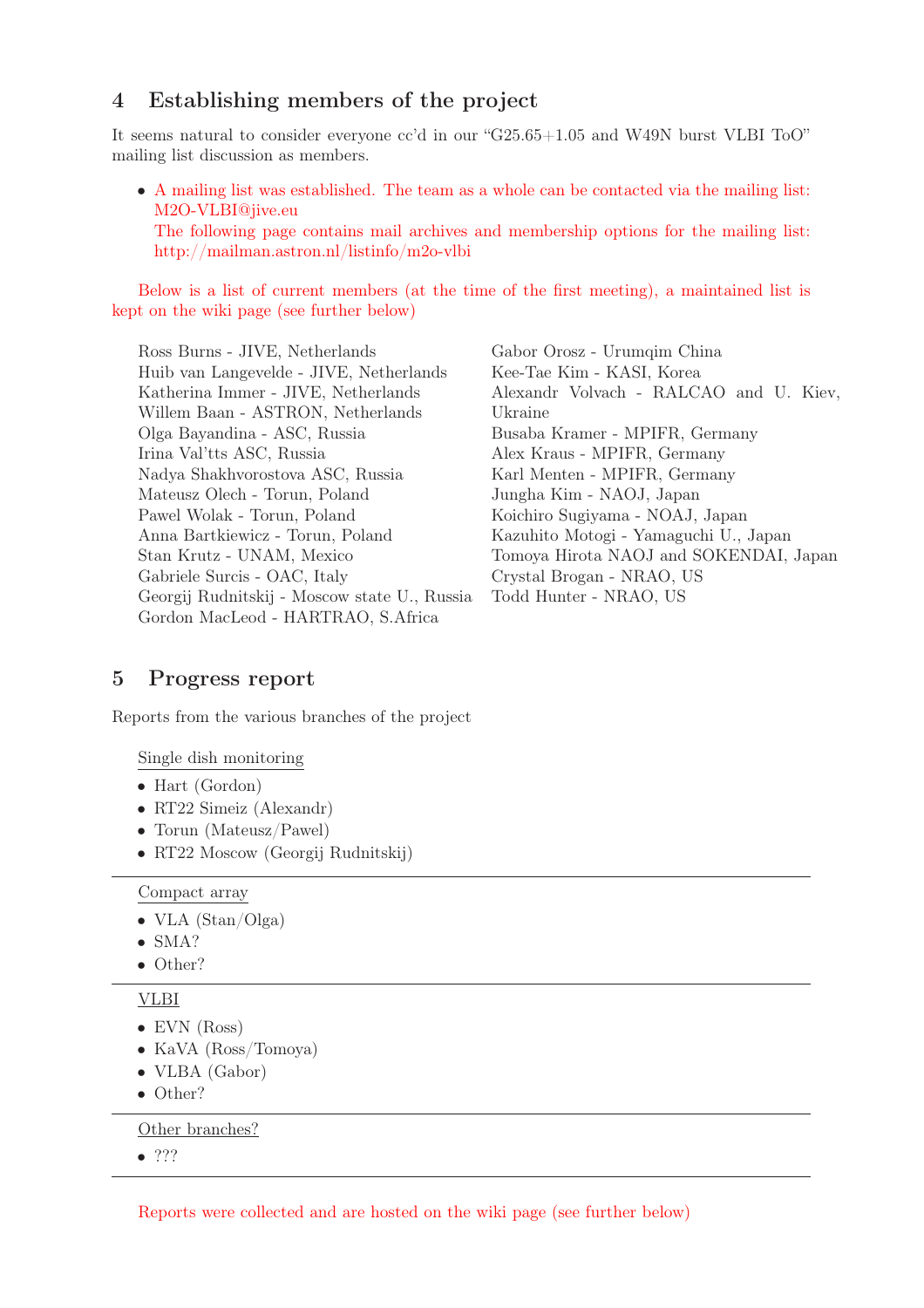# 6 Maintaining a timeline of our observations

Since we are studying highly a time-variable phenomenon it will be helpful to catalog each of our observations in some kind of timeline.

• Any suggestions on the best way to do/maintain this?

Alexandr Volvach has been doing this for some time and we could ask him to collate all data, from various M2O sources, on our VLBI targets of interest. It would be good if the timelines were accessible/hosted somewhere.

#### 7 Sharing data

Team members of our project have already collected new data on Super Bursts, in adition to historic monitoring data, and future data.

• How should we share current/new data?

Currently, links to the VLBI data are housed on the wiki page (see further below)

# 8 Data Reduction

We can discuss any issues regarding the reduction of data.

- Software for Single-dish
- AIPS
- CASA

Data reduction is typically being handled by those who proposed and arranged the observations. Early progress is promising but there is a lot left to do and collaboration among members will be helpful. More details are in the individual reports on the wiki page

#### 9 Future proposals

- 6.7 GHz maser observations ( Single dish / comp. arr. / VLBI )
- Cooperation with the  $M<sup>2</sup>O$ , any new sources? (NGC6334)
- Triggered ToO proposals
- Overleaf for proposal preparation

There was a strong apatite for conducting baseline VLBI observations of burst candidates so that we can compare pre-, during- and post-burst maps.

- Consider joining efforts with VLBI project of Yonekura.

- New burst candidates: G09.62, periodic 6.7 GHz, flares at 22 GHz. Known candidates: G25, W49N, NGC6334, Orion KL

- Continue using OverLeaf [will merge with ShareLaTeX]

# 10 Human Resources

Establishing how the workload will be spread.

- Organisation/coordination
- Data handling: current data
- Proposals